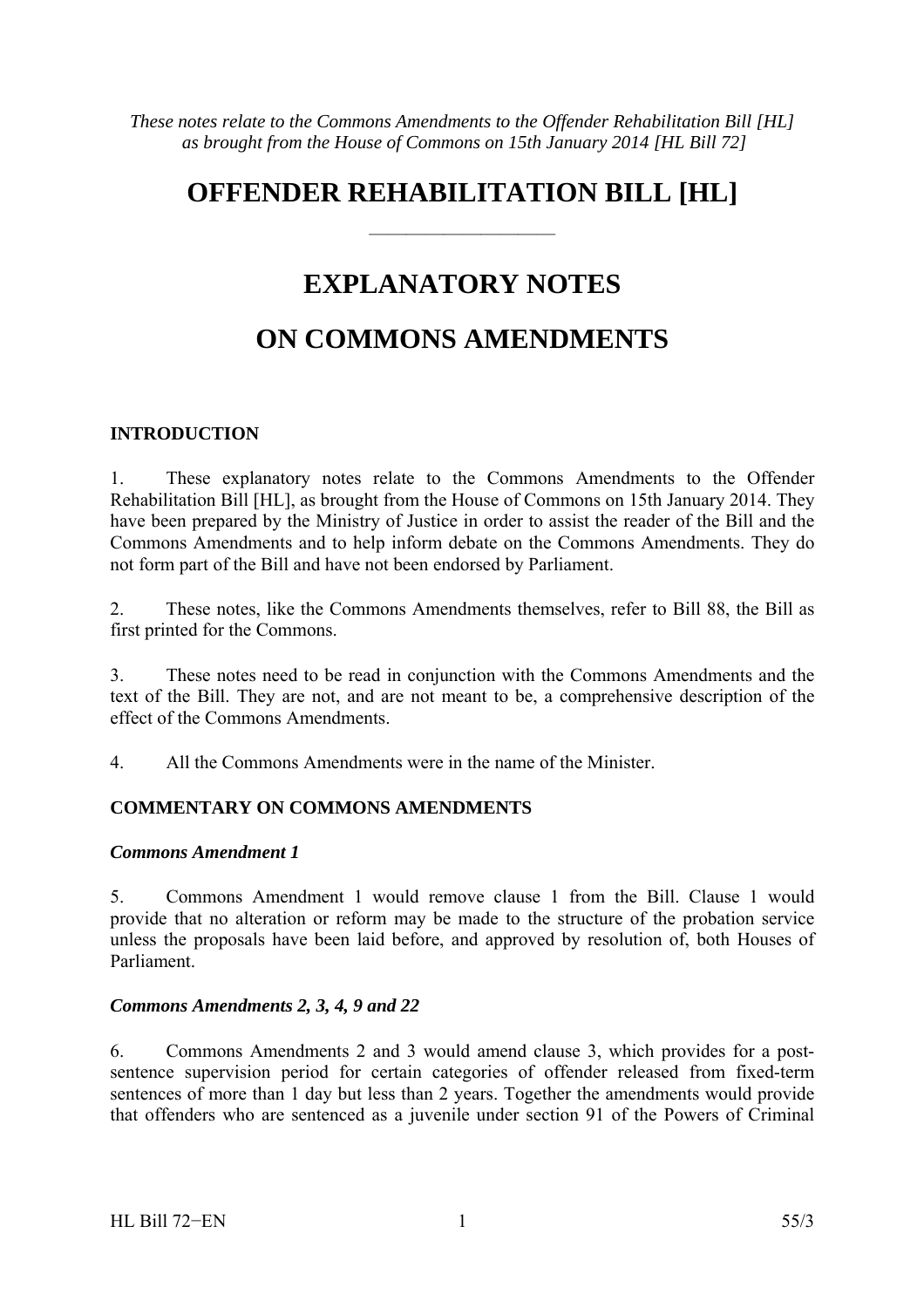Courts (Sentencing) Act 2000 – and whose sentence would attract an additional supervision period – can be supervised either by an officer of a provider of probation services or by a member of a Youth Offending Team (YOT).

7. Commons Amendment 4 is consequential on Commons Amendments 2 and 3. It would amend clause 5 so as to amend section 256B of the Criminal Justice Act 2003, to make clear that an offender released from a section 91 sentence can be managed by a member of a YOT if the offender is over 18 on release. After commencement of the Bill this would only affect offenders who have committed offences before the commencement of the post-sentence provisions and who receive a sentence of under 12 months (see new subsection (1A) of section 256B inserted by clause 5).

8. Commons Amendment 9 is also consequential on Commons Amendments 2 and 3. It would amend clause 7 to adjust the current gloss on the definition of "the supervisor" of a post-sentence supervision period in line with the changes that would be made to clause 3 by Commons Amendments 2 and 3.

9. Commons Amendment 22 would make consequential amendments, flowing from Commons Amendments 2 and 3, to YOT powers under the Crime and Disorder Act 1998.

#### *Commons Amendments 5, 6, 7, 8 and 23*

10. Commons Amendments 5, 6, 7 and 8 would make amendments to clause 6, which provides for the calculation of consecutive sentences involving post-sentence supervision. Amendments 5, 6 and 7 would re-number the new section of the Criminal Justice Act 2003 that clause 6 creates from 264A to 264B. This is to avoid confusion with a former section 264A of the Criminal Justice Act 2003 that has been repealed.

11. Commons Amendment 8 would make consequential amendments to two sections of the Criminal Justice Act 2003: section 249 (which governs the length of a licence period) and section 250 (which governs the conditions imposed under licence and includes a redundant provision, which would be repealed).

12. Commons Amendment 23 would renumber a reference to new section 264A of the Criminal Justice Act 2003 to 264B, to reflect the changes that would be made by Commons Amendments 5, 6, 7 and 8.

#### *Commons Amendment 10*

13. Commons Amendment 10 would change the wording of section 255A(4) of the Criminal Justice Act 2003 (which deals with fixed term recall periods and release from them). The subsection currently reads: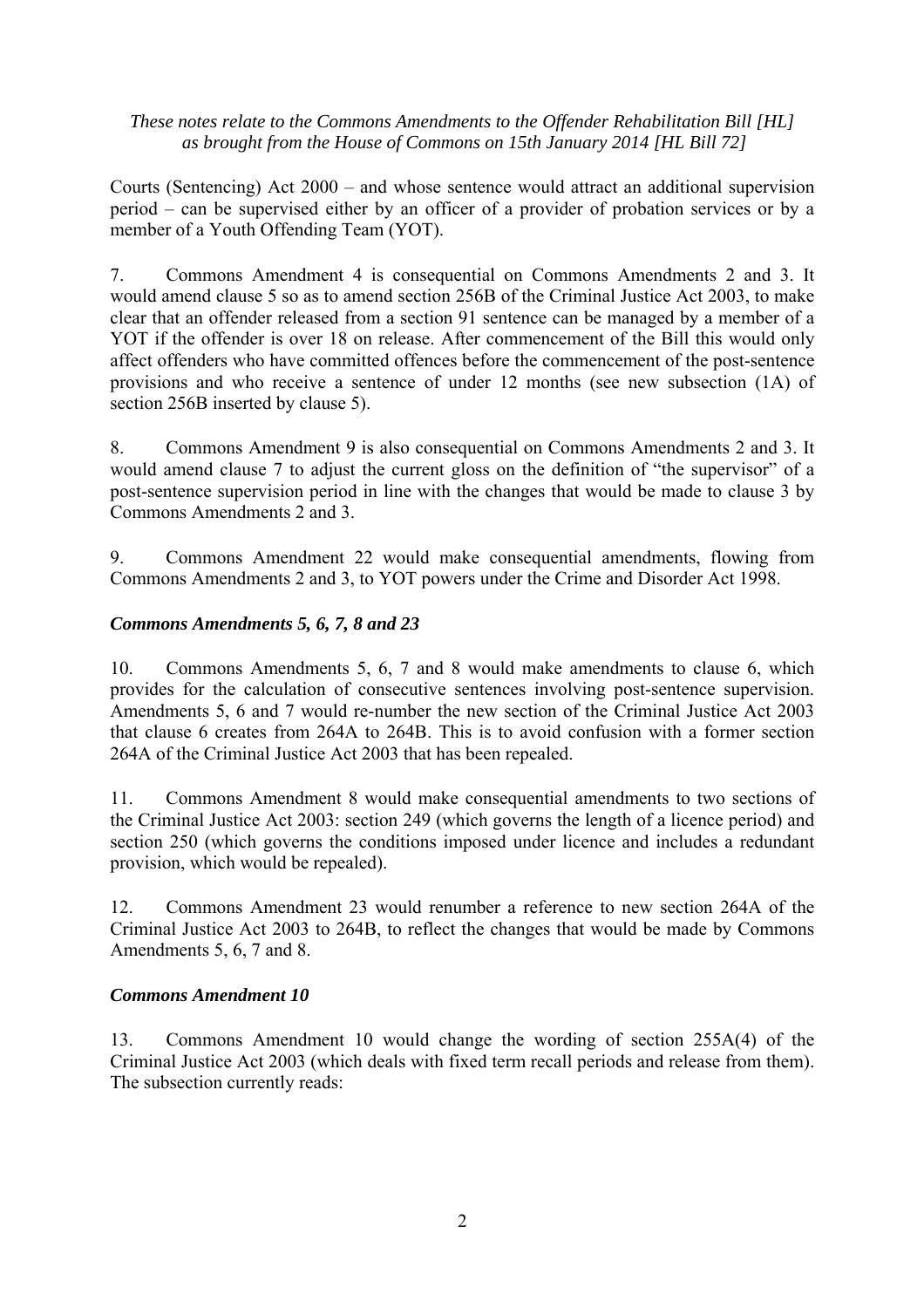"(4) A person is suitable for automatic release only if the Secretary of State is satisfied that the person will not present a risk of serious harm to members of the public if released at the end of that period." [ie the period of 28 days mentioned in section 255A(3)]

14. As a result of Amendment 10 subsection 255A(4) would read:

"(4) A person is suitable for automatic release only if the Secretary of State is satisfied that the person will not present a risk of serious harm to members of the public if released at the end of the automatic release period."

15. Commons Amendment 10 is necessary because as a consequence of clause 10, the period of fixed-term recall will no longer be a set 28 days for any length of sentence, but will vary depending on whether the sentence is less than 1 year (fixed term recall of 14 days) or 1 year and over (fixed term recall of 28 days) – see the definition of "automatic release period" in new subsections (9) and (10) of section 255A inserted by clause 10.

#### *Commons Amendments 11 and 12*

16. Commons Amendments 11 and 12 would change the way in which clause 12 amends section 64 of the Criminal Justice and Court Services Act 2000. Section 64 of the 2000 Act provides for drug testing conditions to be imposed on offenders who are released from prison subject to licence. Amendments 11 and 12 would remove the requirement for an offender to have committed a specified trigger offence in order to have a drug testing condition imposed as part of licence. They would instead substitute a two-limbed test such that a requirement could only be imposed if:

- the misuse of a specified Class A or B drug by the offender caused or contributed to a past offence or is likely to result in further offending; and
- the offender is dependent on, or has a propensity to misuse, a specified Class A or Class B drug.

#### *Commons Amendment 13*

17. Commons Amendment 13 would amend the new section 64A of the Criminal Justice and Court Services Act 2000 inserted by clause 13. New section 64A provides for a drug appointment condition to able to be imposed on offenders who are released from prison subject to licence. Amendment 13 would make clear that the "conditions imposed on the offender's release" referred to in the current drafting for new section 64A(3) are conditions that apply at any time after the offender's release, not just conditions imposed at the point of release.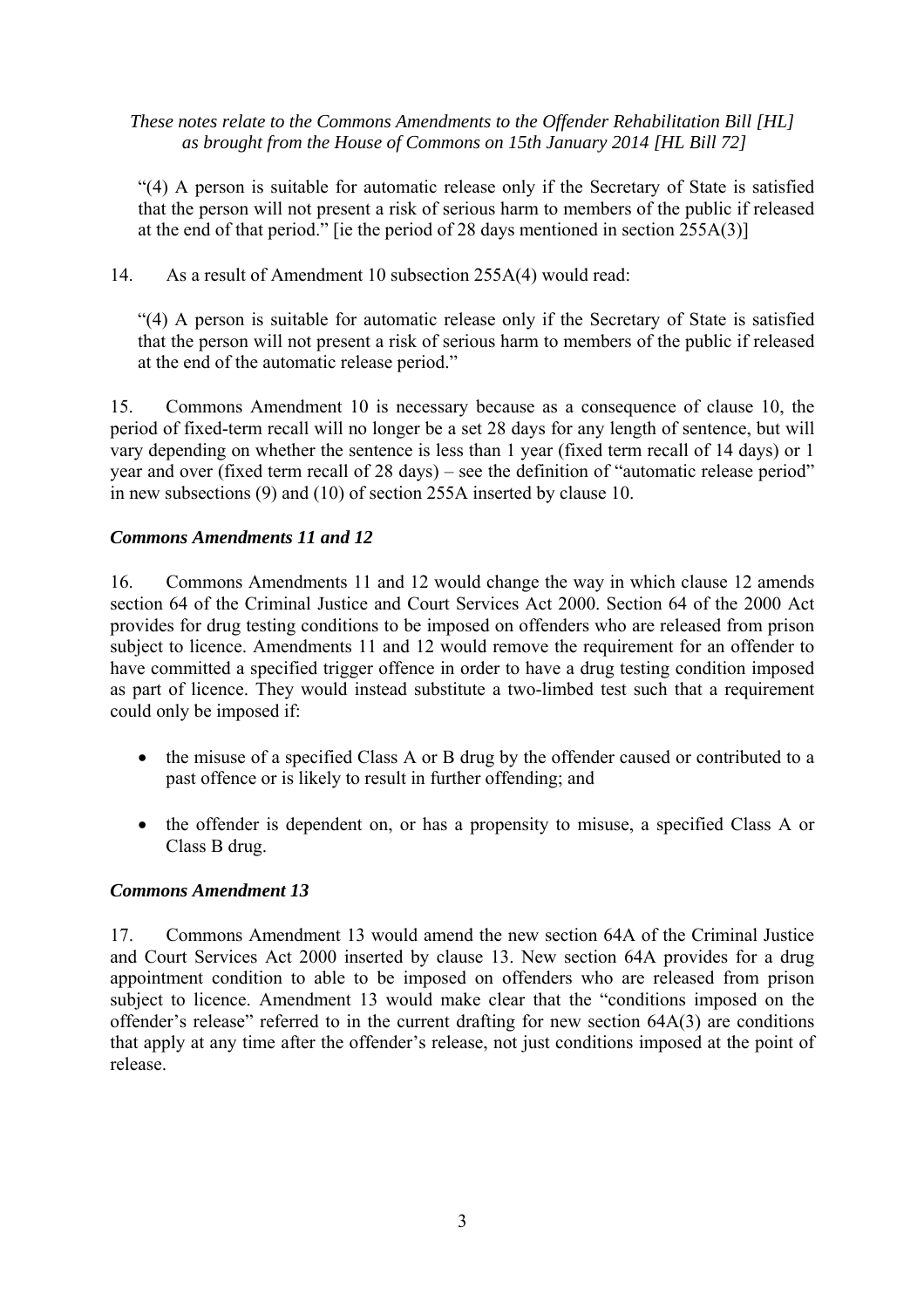#### *Commons Amendment 14, 21, 24 and 25*

18. Commons Amendments 14, 21 and 24 would amend Schedule 1 to the Crime (Sentences) Act 1997 (C(S)A 1997). Schedule 1 to the C(S)A 1997 provides for transfers of licence and other forms of post-release supervision from one United Kingdom jurisdiction to another through two means:

- Restricted: the sentencing provisions of the exporting jurisdiction are incorporated into the law of the receiving jurisdiction in relation to the transferred offender so that the offender can be managed in the receiving jurisdiction. The exporting jurisdiction retains overall control of the sentence.
- Unrestricted: the offender transfers onto an equivalent sentence in the receiving jurisdiction's legislation. The receiving jurisdiction assumes complete control of the offender.

19. Commons Amendment 14 would insert a new clause after clause 13 of the Bill. The new clause would amend Schedule 1 to the C(S)A 1997 to allow for drug testing and drug appointment conditions imposed under section 64 and new section 64A of the Criminal Justice and Court Services Act 2000 be transferred to Scotland or Northern Ireland on a restricted basis.

20. Commons Amendment 21 would amend Schedule 1 to the Crime (Sentences) Act 1997 (C(S)A 1997) to make provision for the transfer of offenders subject to post-sentence supervision to other jurisdictions in the British Islands.

21. The amendments to paragraphs 6 and 20 of the Schedule 1 to the C(S)A 1997 would bring post-sentence supervision within the scope of Schedule 1, permitting transfer of the supervision period on a restricted or unrestricted basis.

22. The amendments to paragraph 8 would incorporate the provisions relevant to postsentence supervision into Scots law so that post-sentence supervision applies as part of Scots law to offenders transferred to Scotland when in custody, on licence or in the post-sentence supervision period. New sub-paragraph (10) would provide a 'gloss' to certain England and Wales specific terms so that when incorporated into Scots law the terms are read as being the equivalent in Scotland.

23. New sub-paragraph (11) would modify the effect of the supervision provisions to account for the differences in Scots law. The modifications would provide for:

• disapplication of post-sentence supervision when an offender is subject to certain licences particular to Scotland;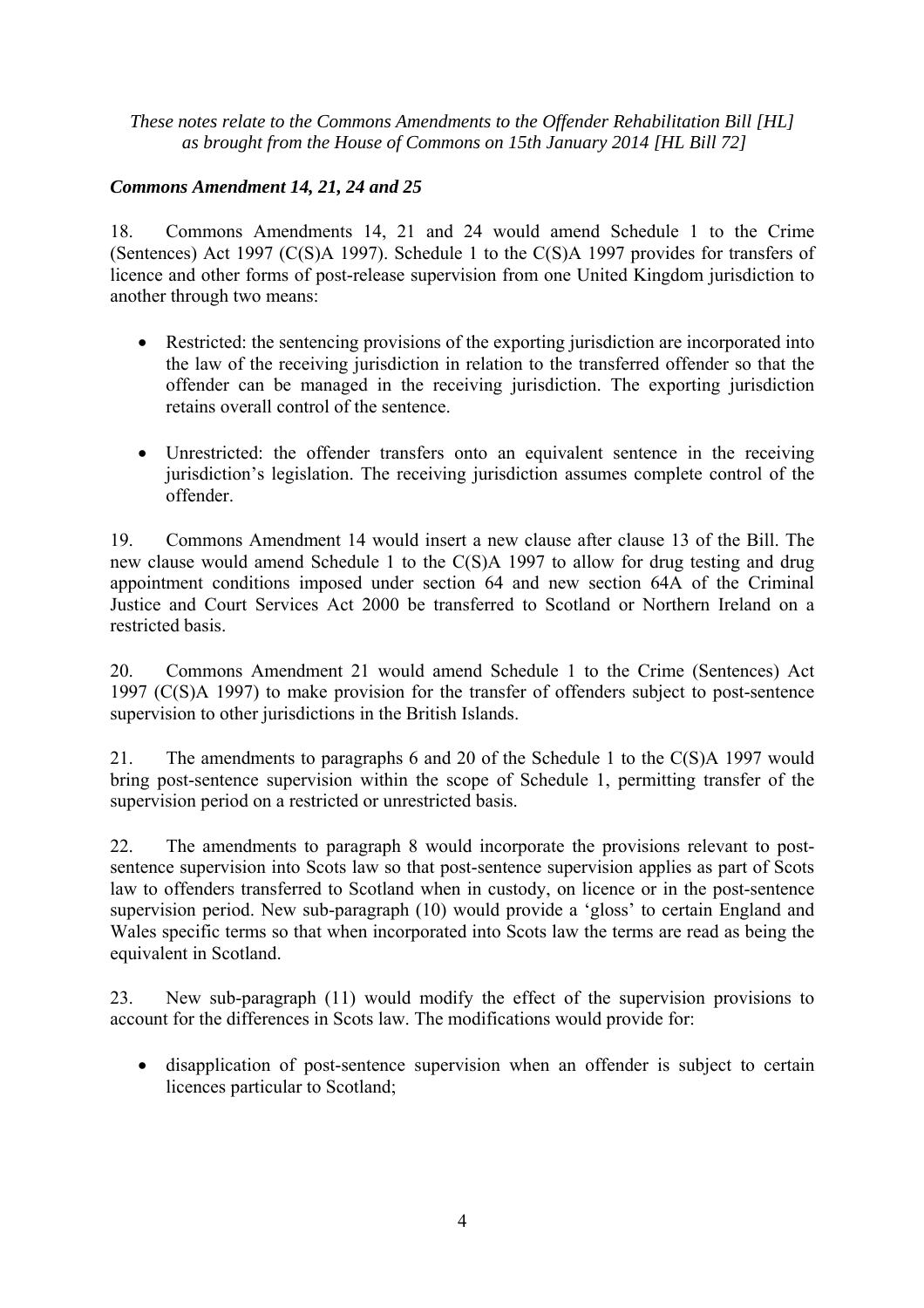- Scottish Ministers to be able to move offenders given custody for breach of postsentence supervision between different types of custodial institution;
- electronic monitoring to be tailored to Scottish circumstances;
- supervisors in Scotland to be able to bring proceedings for breach of a Supervision Default Order (SDO);
- the Scottish court to be able to modify an SDO if another Scottish sentence is imposed.

24. New sub-paragraph (12) would provide further modifications where the post-sentence supervision in Scotland follows a Detention and Training Order (DTO) so that the supervisor is the officer of a Scottish local authority and Scottish Ministers are able to impose and modify supervision requirements (consistent with existing provisions in Schedule 1 for imposing DTO requirements on offenders transferred to Scotland).

25. New paragraph 8A would provide that for an offender subject to an SDO transferred between Scotland and England and Wales the area in which the offender resides will determine the court with jurisdiction to manage the SDO before and after the transfer.

26. The amendments to paragraph 9 would have the same effect in relation to Northern Ireland law as the amendments to paragraph 8 have in relation to Scots law with the following differences:

- the power for the court to impose an SDO is not incorporated into Northern Ireland law;
- the glossing provisions do not apply to supervision under section 256B of the Criminal Justice Act 2003;
- the power to impose supervision requirements on offenders subject to post-sentence supervision after a DTO is retained by the UK Secretary of State (consistent with existing provisions in Schedule 1 for imposing DTO requirements on offenders transferred to Northern Ireland).

27. The amendments to paragraph 15 would provide that, for unrestricted transfers, Ministers in Scotland or Northern Ireland would be able to direct how the supervision period of an offender transferred on an unrestricted basis is to be dealt with if there is no equivalent form of supervision the law of that jurisdiction.

28. New paragraph 19A would provide for the service of court processes relating to postsentence supervision issued in Scotland or in England and Wales in the other jurisdiction.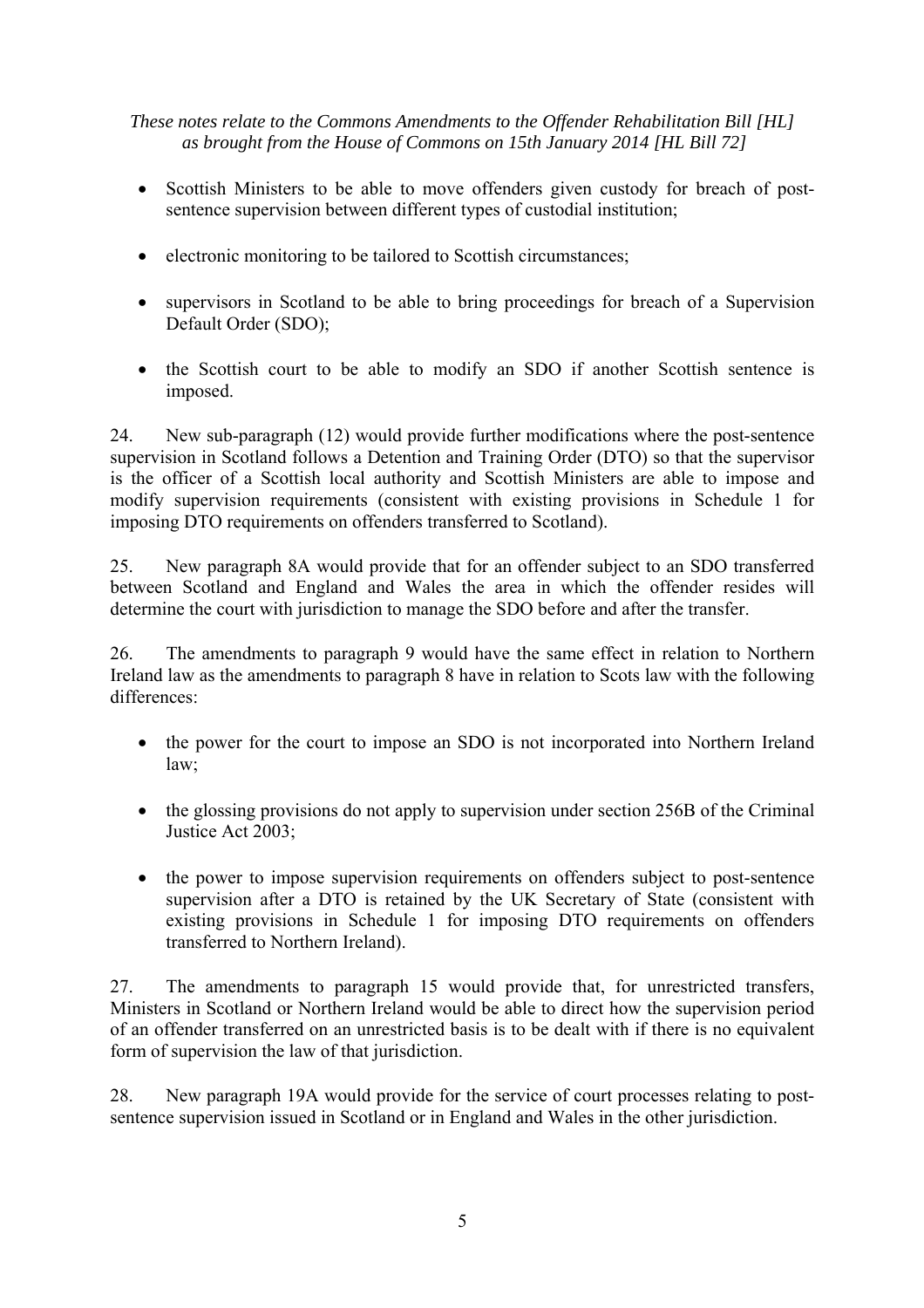29. New paragraph 19B would provide for provisions in Scots law on electronic monitoring to apply to electronic monitoring imposed as part of an SDO enforced in Scotland.

30. Commons Amendment 24 would provide for court processes related to post-sentence supervision issued in Scotland or England and Wales to be executed in the other jurisdiction.

31. Commons Amendment 25 would amend Schedule 7 to the Bill to provide that the provision for transfer of drug testing and drug appointment conditions to other UK jurisdictions that would be made by Commons Amendment 14 would apply to cases where a person was released before the commencement day.

#### *Commons Amendment 15*

32. Commons Amendment 15 would amend new section 200A of the Criminal Justice Act 2003, which would be inserted into the Criminal Justice Act 2003 by clause 15 and create a rehabilitation activity requirement that could be imposed as part of a community order or suspended sentence order. The amendment would make clear that activities that responsible officers instruct offenders to participate in that have a reparative as well as a rehabilitative purpose can include restorative justice activities. The amendment would also provide a definition of restorative justice activities in this context, based on that set out in section 1ZA(2) of the Powers of Criminal Courts (Sentencing) Act 2000.

#### *Commons Amendments 16 and 17*

33. Commons Amendment 16 would amend clause 23 of the Bill to provide that so far as clause 20 (consequential and supplementary provision), clause 21 (transitional provision), and clause 22 (commencement) confer any powers relating to Schedule 1 to the C(S)A 1997, they also extend to the Channel Islands. This amendment would be consequential on Commons Amendments 14 and 21.

34. Commons Amendment 17 would amend clause 23 of the Bill to provide that the power in paragraph 19 of Schedule 1 to the C(S)A 1997 to apply Schedule 1 with appropriate amendments to the Isle of Man is exercisable in relation to any amendments made to Schedule 1 by the Bill.

#### *Commons Amendment 18*

35. Commons Amendment 18 would remove the privilege amendment added to the Bill by the House of Lords at Third Reading stage.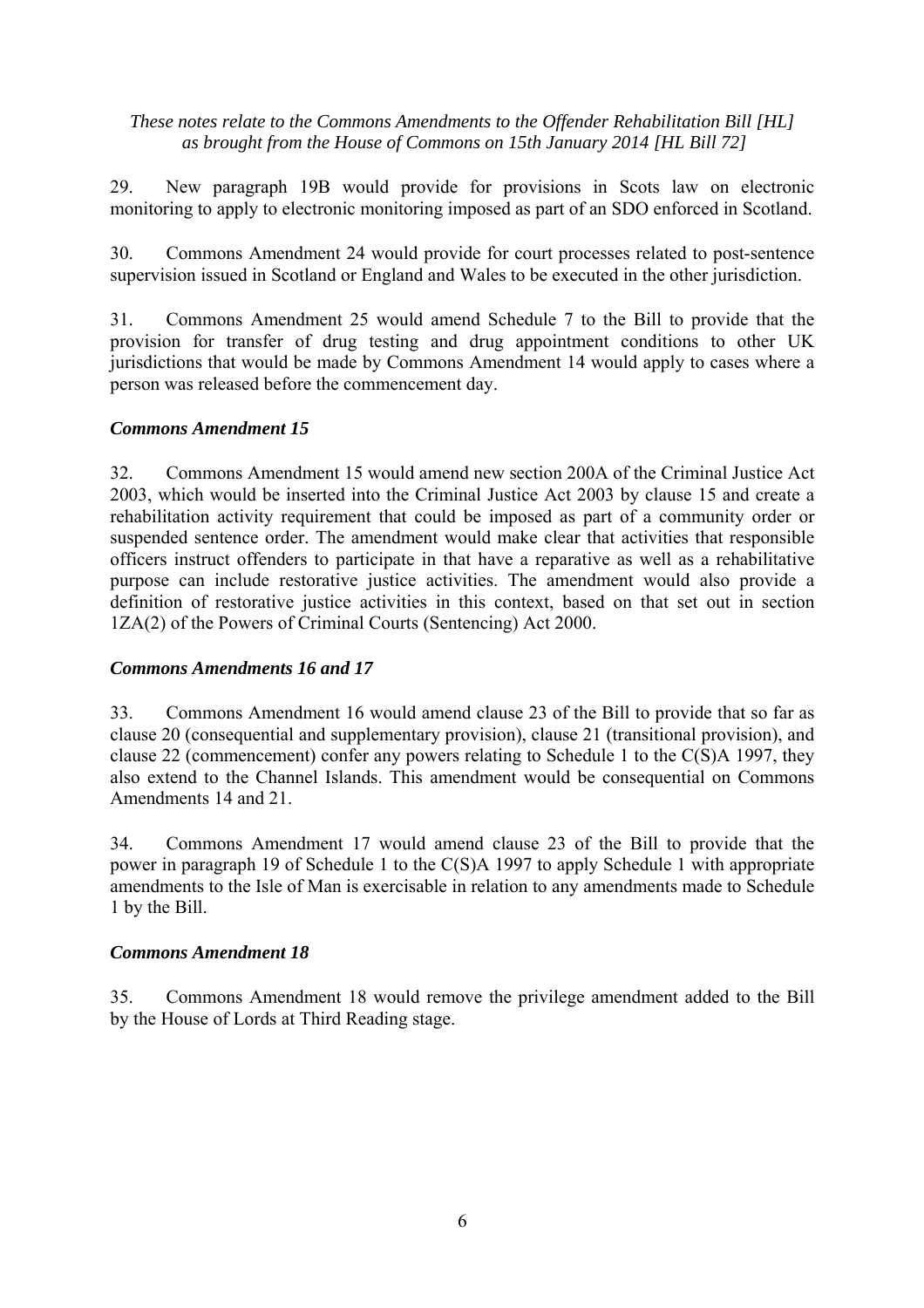#### *Commons Amendments 19 and 20*

36. Commons Amendment 19 and 20 would amend the drug testing requirement provided for by Schedule 1 as part of the post-sentence supervision period, and provided for as part of the 3-month youth supervision period under section 256B of the Criminal Justice Act 2003. The amendments would remove the requirement for an offender to have committed a specified trigger offence in order to have a drug testing requirement imposed as part of the supervision period. They would instead substitute a two-limbed test such that a requirement could only be imposed if:

- the misuse of specified Class A or B drugs by the offender caused or contributed to a past offence or is likely to result in further offending; and
- the offender is dependent on, or has a propensity to misuse, a specified Class A or Class B drug.